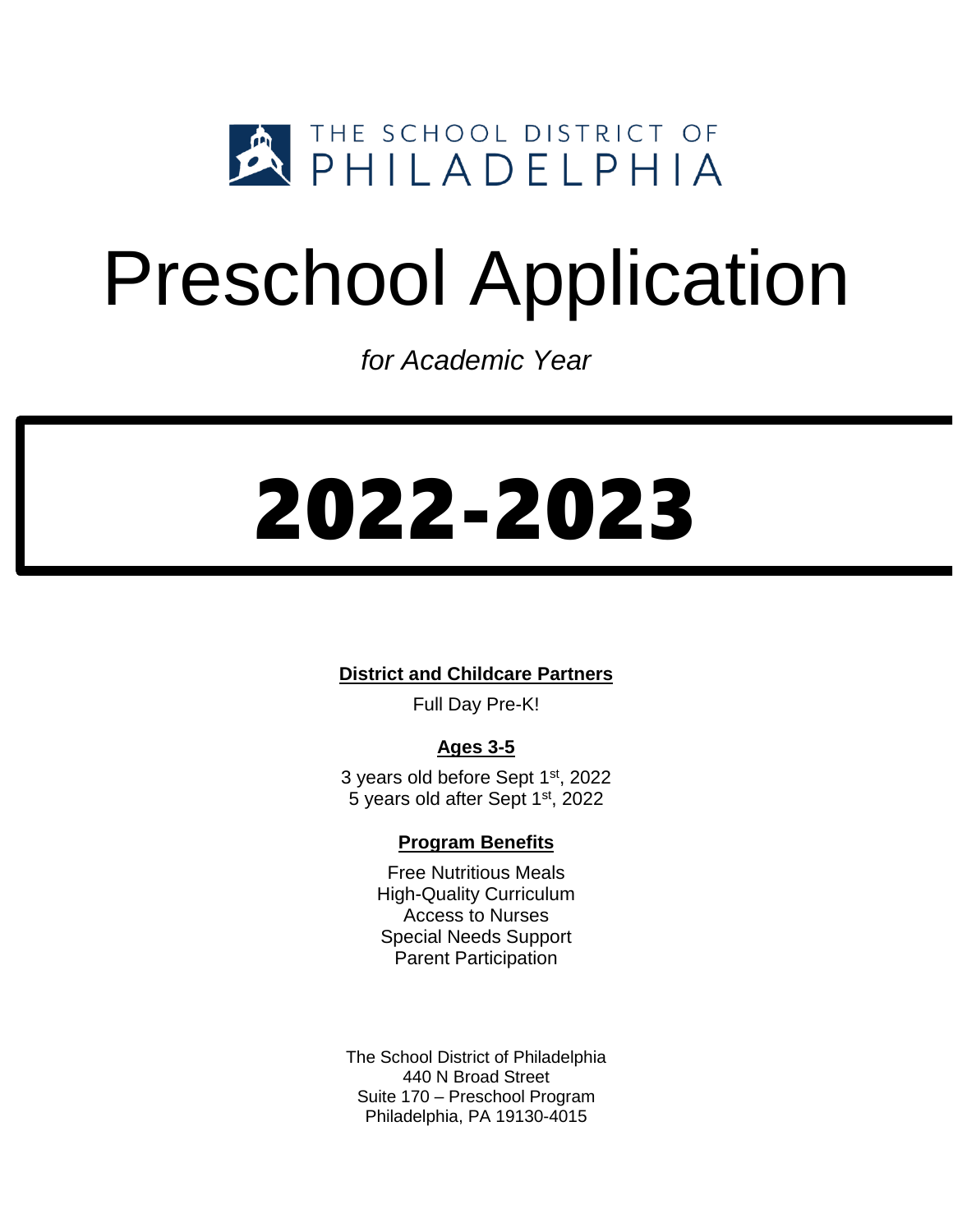

Thank you for your interest in the School District of Philadelphia's preschool program! *Applying online at philasd.org/prek has the fastest turn-around.* Completing and submitting a Preschool Application does not guarantee that your child will be accepted to a preschool program. *For your best chance at acceptance, please submit your child's completed application on or before February 28th, 2021.*

**1. Complete ALL necessary steps below.** As you collect each item, check off the box. *Applications missing supporting documentation below are considered incomplete and will not be processed. This will delay your child's placement in your school of choice.* 

| $\Box$ I have filled out the entire application                                                                                                     |
|-----------------------------------------------------------------------------------------------------------------------------------------------------|
| $\Box$ I have proof of child's date of birth (Birth certificate, health insurance card, etc.)                                                       |
| I have documentation of family income (Tax forms, 4 consecutive paystubs, or financial support letter)                                              |
| I have proof of Philadelphia residency (bill, driver's license, lease, etc.)                                                                        |
| $\Box$ I have my child's health insurance card                                                                                                      |
| $\Box$ I have my child's completed yearly well-child visit form* (See Attachment #2) which<br>includes immunizations (Visit summaries not accepted) |
| $\Box$ I have proof of child's dental* visit (See Attachment #3)                                                                                    |
| $\Box$ I have picture identification of parent/guardian (Any Photo ID with primary guardian's name)                                                 |
| I have proof of TANF (DPW) cash, SNAP/food stamps, medical assistance <i>(if this applies to you)</i>                                               |
| $\Box$ I have a custody order <i>(if this applies to you)</i>                                                                                       |
| $\Box$ I have a foster letter (if this applies to you)                                                                                              |
| $\Box$ I have a homeless verfication letter/shelter letter <i>(if this applies to you)</i>                                                          |
|                                                                                                                                                     |

**2. Are you applying to a [School-Based Location](https://www.philasd.org/earlychildhood/wp-content/uploads/sites/835/2018/07/SDP-Programs-2018-19.pdf) (pg. 3)?** Applying in person, bring the paper application and required documentation down to 440 North Broad. We are open M-F 8:30 am – 4 pm. Learn more about enrollment events in your neighborhood by visiting [www.philasd.org/prek,](http://www.philasd.org/prek) Prekindergarten Events page or call 215-400-4270.

**3. Are you applying to a [Community Partner Location](https://www.philasd.org/earlychildhood/wp-content/uploads/sites/835/2018/09/2018-2019-Pre-K-Partner-Locations-9-13-2018.pdf) (pg. 4-6)? Applying in person,** take the paper application and supporting documents directly to that agency.

*\*Both the dental and yearly well-child visit forms must be dated within a year at the time of placement. Placement may be delayed if these forms are not up to date at time of placement.*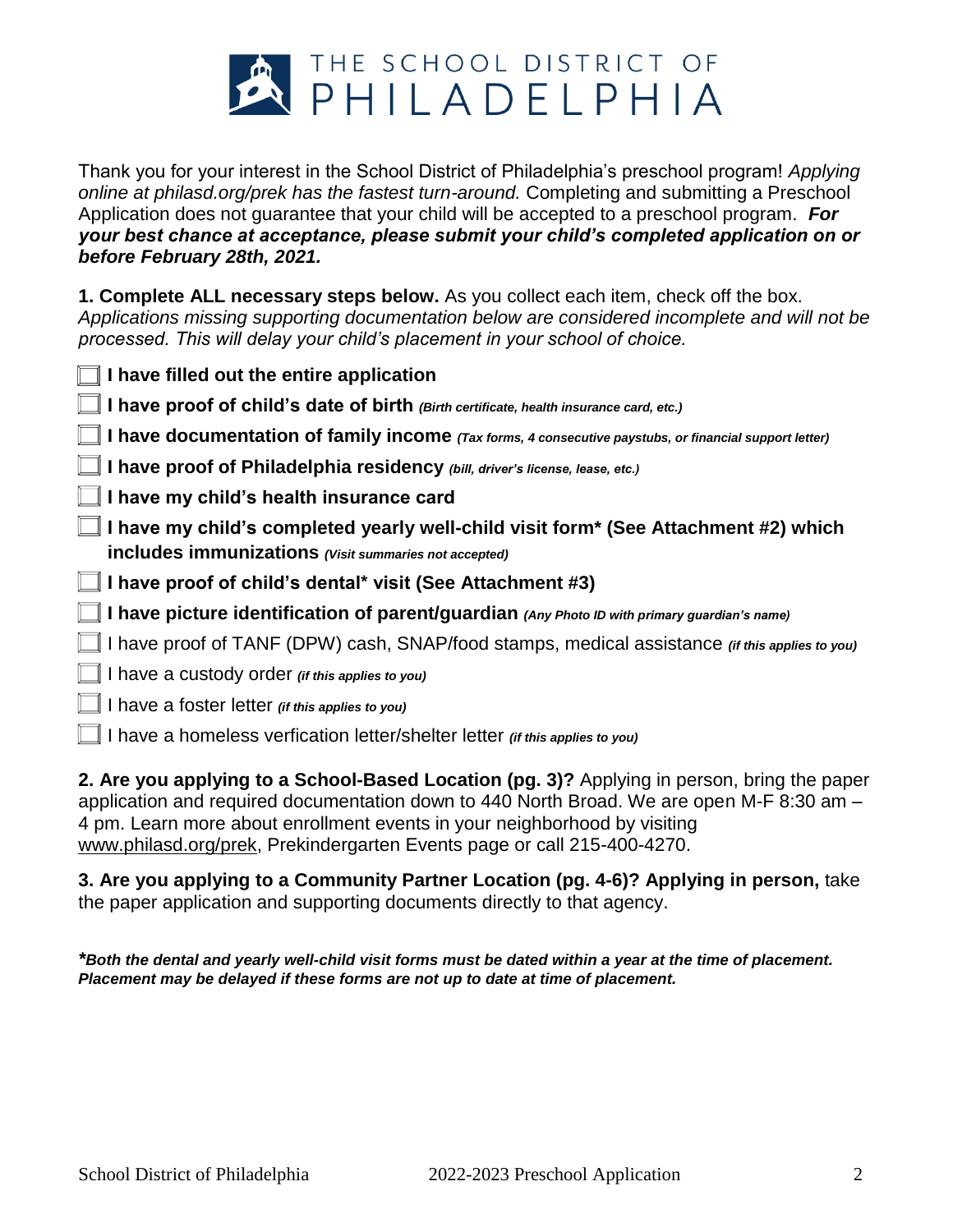#### **2022-2023 SCHOOL-BASED PRESCHOOL LOCATIONS** Locations are listed in Zip Code Order

#### **APPLYING ONLINE AT PHILASD.ORG/PREK HAS THE FASTEST TURN-AROUND***.* **TO APPLY IN PERSON FOR ONE OF THESE LOCATIONS, SUBMIT YOUR CHILD'S APPLICATION TO: THE SCHOOL DISTRICT OF PHILADELPHIA, 440 N. BROAD STREET, SUITE 170, PHILADELPHIA, PA 19130**

| <b>NAME</b>                    | <b>ADDRESS</b>       | <b>ZIP</b> | <b>NAME</b>                   | <b>ADDRESS</b>       | <b>ZIP</b> |
|--------------------------------|----------------------|------------|-------------------------------|----------------------|------------|
| <b>McMichael Elementary</b>    | 3543 Fairmount Ave.  | 19104      | <b>McClure Elementary</b>     | 600 W. Hunting Park  | 19140      |
| <b>Holme Elementary</b>        | 9120 Academy Rd.     | 19114      | Edison High                   | 151 W. Luzerne St.   | 19140      |
| George Washington High         | 10175 Bustelton Ave  | 19116      | <b>Bethune Elementary</b>     | 3301 Old York Rd.    | 19140      |
| Loesche Elementary             | 595 Tomlinson Rd.    | 19116      | Cramp Elementary              | 3449 N. Mascher St.  | 19140      |
| <b>Emlen Elementary</b>        | 6501 Chew Ave.       | 19119      | Muñoz-Marín Elementary        | 3300 N. 3rd St.      | 19140      |
| <b>Clara Barton Elementary</b> | 4600 Rosehill St     | 19120      | <b>Steel Elementary</b>       | 4301 Wayne Ave.      | 19140      |
| Lowell Elementary              | 450 W. Nedro Ave.    | 19120      | Bayard Taylor Elementary      | 3698 N Randolph St,  | 19140      |
| T. Marshall Elementary         | 5120 N. 6th St.      | 19120      | Logan Elementary              | 1700 Lindley Ave.    | 19141      |
| <b>Blaine Elementary</b>       | 3001 W. Berks St.    | 19121      | <b>Pennell Elementary</b>     | 1800 Nedro Ave.      | 19141      |
| W.D. Kelley Elementary         | 1601 N. 28th St.     | 19121      | Prince Hall Elementary        | 6101 N. Gratz St.    | 19141      |
| Meade Elementary               | 1600 N. 18th St.     | 19121      | <b>Catharine Annex</b>        | 6900 Greenway Ave    | 19142      |
| <b>Duckrey Elementary</b>      | 1501 W Diamond St    | 19121      | Patterson Elementary          | 7000 Buist St.       | 19142      |
| Gideon Elementary              | 2817 W Glenwood      | 19121      | Anderson Elementary           | 1034 S. 60th St.     | 19143      |
| <b>McKinley Elementary</b>     | 2101 N. Orkney St.   | 19122      | <b>Bryant Elementary</b>      | 6001 Cedar Ave.      | 19143      |
| <b>Hackett Elementary</b>      | 2161 E. York St.     | 19125      | Longstreth Elementary         | 5700 Willows Ave.    | 19143      |
| <b>Ellwood Elementary</b>      | 6701 N. 13th St.     | 19126      | <b>Turner Center</b>          | 5900 Baltimore Ave.  | 19143      |
| Shawmont Elementary            | 535 Shawmont Ave.    | 19128      | Wister Mastery Charter        | 67 E. Bringhurst St. | 19144      |
| Cook-Wissahickon Elementary    | 201 E. Salaignac St. | 19128      | <b>Bregy Elementary</b>       | 1700 Bigler St.      | 19145      |
| Mifflin Elementary             | 3624 Conrad St.      | 19129      | E. Vare Universal Charter     | 2100 S. 24th St.     | 19145      |
| <b>Bache-Martin Elementary</b> | 2201 Brown St.       | 19130      | E.M. Stanton Elementary       | 1700 Christian St.   | 19146      |
| <b>Blankenburg Elementary</b>  | 4600 W. Girard Ave.  | 19131      | Childs Elementary             | 1599 Wharton St.     | 19146      |
| Heston Elementary I            | 1621 N. 54th St.     | 19131      | <b>Nebinger Elementary</b>    | 601 Carpenter St.    | 19147      |
| Dr. Ethel Allen Academy        | 3200 W. Lehigh Ave.  | 19132      | Jackson Elementary            | 1213 S. 12th St.     | 19147      |
| Pratt Early Childhood Center   | 2200 N. 22nd St.     | 19132      | Kirkbride Elementary          | 1501 S. 7th St.      | 19147      |
| <b>Wright Elementary</b>       | 2700 W. Dauphin St.  | 19132      | A. Vare @ George Washington   | 1198 S. 5th St.      | 19147      |
| Hunter Elementary              | 2400 N. Front St.    | 19133      | South Philadelphia High       | 2101 S. Broad St.    | 19148      |
| <b>Webster Elementary</b>      | 3400 Frankford Ave.  | 19134      | Sharswood Elementary          | 2300 S. 2nd St.      | 19148      |
| Lawton Elementary              | 6101 Jackson St.     | 19135      | Southwark Elementary          | 1835 S. 9th St.      | 19148      |
| Lincoln High                   | 3201 Ryan Ave.       | 19136      | <b>Taggart Elementary</b>     | 400 Porter St.       | 19148      |
| <b>Forrest Elementary</b>      | 7300 Cottage St.     | 19136      | S. Solis-Cohen Elementary     | 7001 Horrocks St.    | 19149      |
| A.B. Day Elementary            | 1201 E. Johnson St.  | 19138      | <b>Spruance Elementary</b>    | 6401 Horrocks St.    | 19149      |
| Pennypacker Elementary         | 1858 E. Washington   | 19138      | F.S. Edmonds Elementary       | 8025 Thouron Ave.    | 19150      |
| Haverford Center               | 4601 Haverford Ave.  | 19139      | Lamberton Elementary          | 7501 Woodbine Ave    | 19151      |
| <b>Barry Elementary</b>        | 5900 Race St.        | 19139      | Rhawnhurst Elementary         | 7809 Castor Ave.     | 19152      |
| Lea Elementary                 | 4700 Locust St.      | 19139      | <b>Fitzpatrick Elementary</b> | 4101 Chalfont Dr.    | 19154      |
| Cleveland Charter              | 3701 N. 19th St.     | 19140      |                               |                      |            |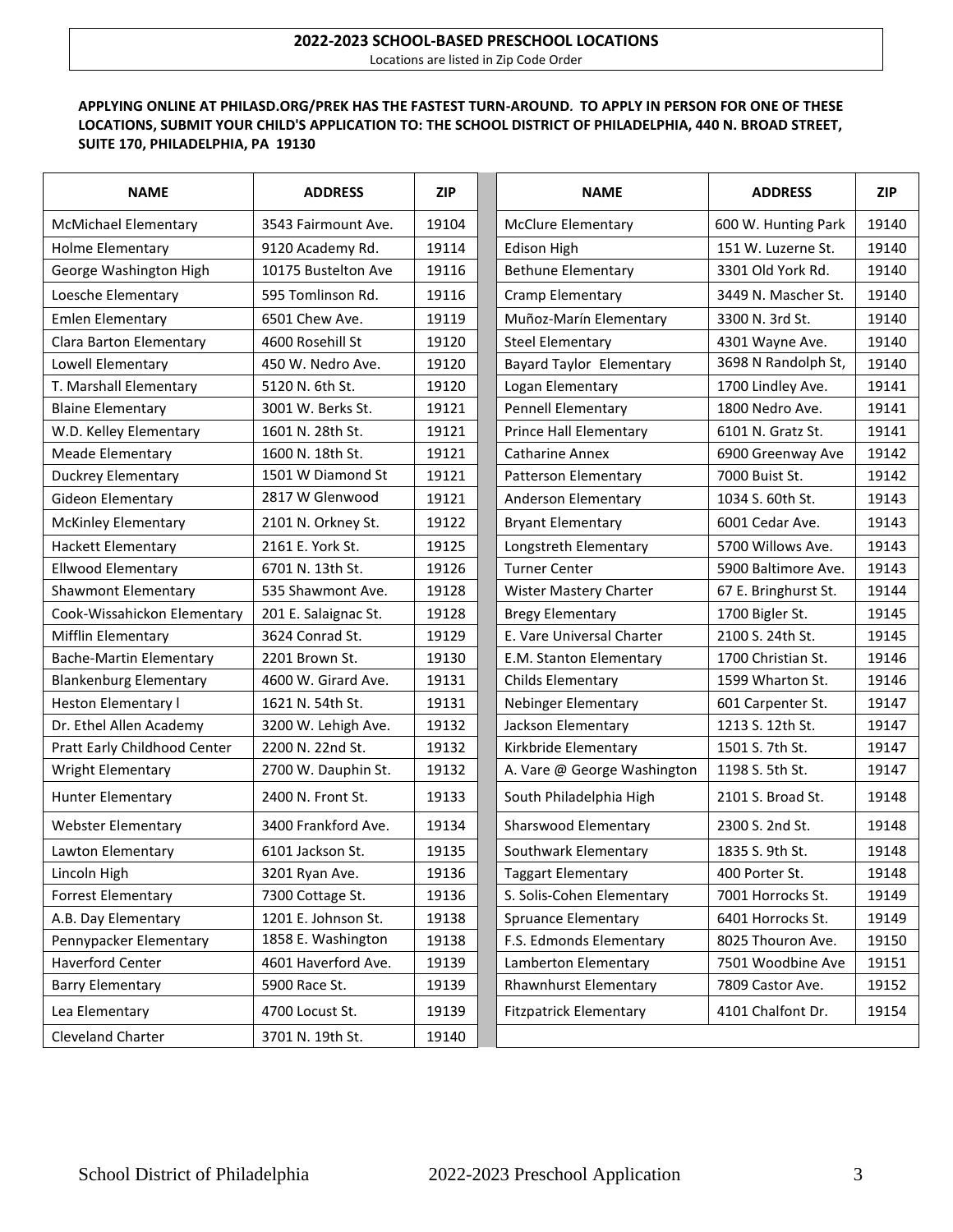#### **2022-2023 COMMUNITY PARTNER PRESCHOOL LOCATIONS** Locations are listed in Zip Code order

#### **APPLYING ONLINE AT PHILASD.ORG/PREK HAS THE FASTEST TURN-AROUND***.***TO APPLY IN PERSON FOR ONE OF THESE LOCATIONS, HAND-DELIVER YOUR CHILD'S APPLICATION DIRECTLY TO THE COMMUNITY PARTNER AGENCY.**

| <b>PARTNER AGENCY</b>                            | <b>ADDRESS</b>                   | <b>ZIP</b><br><b>CODE</b> | <b>PHONE#</b> | <b>BEFORE / AFTER</b><br><b>CARE</b><br>(payment required) |
|--------------------------------------------------|----------------------------------|---------------------------|---------------|------------------------------------------------------------|
| Brightside Academy - Market                      | 4011-13 Market St.               | 19104                     | 215-386-0910  | YES                                                        |
| CPA - West Phila. Community Ctr.                 | 3512 Haverford Ave.              | 19104                     | 215-386-4075  | <b>YES</b>                                                 |
| Comm. Ed. Alliance/Belmont                       | 907 N. 41st St.                  | 19104                     | 215-386-5768  | <b>YES</b>                                                 |
| Wonderspring Powelton Village (formerly<br>MELC) | 3939 Warren St.                  | 19104                     | 215-382-2499  | <b>YES</b>                                                 |
| Parent-Infant Center                             | 4205 Spruce St.                  | 19104                     | 215-222-5480  | YES                                                        |
| Sound Start                                      | 2970 Market St.                  | 19104                     | 267-466-1600  | <b>YES</b>                                                 |
| Children's Village                               | 125 N. 8th St.                   | 19106                     | 215-931-0190  | <b>YES</b>                                                 |
| Green Byrne Child Care Center                    | 600 Arch St.                     | 19106                     | 215-861-3606  | <b>YES</b>                                                 |
| Chinatown Learning Center                        | 1001 Vine Street, 3rd floor      | 19107                     | 215-922-4227  | <b>YES</b>                                                 |
| Ann Kids                                         | 6200 PALMETTO ST.                | 19111                     | 215-214-5539  | <b>YES</b>                                                 |
| Grace Neighborhood/Bethany Academy               | 6537 Rising Sun Ave.             | 19111                     | 215-742-1300  | <b>YES</b>                                                 |
| Ken-Crest - Northeast                            | 7200 Rising Sun Ave.             | 19111                     | 215-342-9800  | YES                                                        |
| Kinder Academy - Castor                          | 7332 Elgin Ave.                  | 19111                     | 267-571-6800  | YES                                                        |
| Grace Neighborhood / Soans Christian<br>Academy  | 7912 Dungan Rd.                  | 19111                     | 267-388-7648  | YES                                                        |
| Just Children - Grant                            | 2901 Grant Ave.                  | 19114                     | 215-677-1711  | <b>YES</b>                                                 |
| Bambi Day Care Center                            | 500 Red Lion Rd.                 | 19115                     | 215-464-8623  | YES                                                        |
| Ann Kids                                         | 10100 Jamison Ave.               | 19116                     | 267-291-0111  | YES                                                        |
| Federation Early Learning - Lassin               | 10800 Jamison Ave.               | 19116                     | 215-725-8930  | YES                                                        |
| Childspace Main                                  | 7406 Germantown Ave., Smith Hall | 19119                     | 215-248-3080  | YES                                                        |
| ALGEN - Franklin Day Nursery Northeast           | 5416 Rising Sun Ave.             | 19120                     | 267-428-5814  | <b>YES</b>                                                 |
| <b>ASPIRA</b>                                    | 6301 N. 2nd St.                  | 19120                     | 215-324-7012  | <b>NO</b>                                                  |
| KenCrest - Adams                                 | 575 Adams Ave.                   | 19120                     | 215-815-0641  | YES                                                        |
| Rising Sun Children's Center                     | 5224 Rising Sun Ave.             | 19120                     | 215-457-7730  | YES                                                        |
| Today's Child Learning Center - Feltonville      | 4901 Rising Sun Ave.             | 19120                     | 215-456-3005  | <b>NO</b>                                                  |
| Community Concern #13                            | 2721 Cecil B. Moore Ave.         | 19121                     | 215-236-5024  | YES                                                        |
| YMCA - North                                     | 1400 N. Broad St.                | 19121                     | 215-235-6440  | <b>YES</b>                                                 |
| CPA - North R.W. Brown Community                 | 1701 N. 8th St.                  | 19122                     | 215-763-0900  | YES                                                        |
| Norris Square Children's Center                  | 2011 N. Mascher St               | 19122                     | 215-634-2251  | YES                                                        |
| Brightside Academy - Erie & Castor               | 1500 E. Erie Ave.                | 19124                     | 215-533-6321  | <b>YES</b>                                                 |
| <b>Grace Trinity Day Care Center</b>             | 5200 Oxford Ave.                 | 19124                     | 215-535-3885  | <b>YES</b>                                                 |
| Grace Neighborhood Main                          | 5221 Oxford Ave.                 | 19124                     | 215-535-8200  | YES                                                        |
| <b>Pratt Street Learning Center</b>              | 899 Pratt St.                    | 19124                     | 215-289-1940  | YES                                                        |
| SPIN - Frankford                                 | 1642 Orthodox St.                | 19124                     | 215-831-3184  | YES                                                        |

School District of Philadelphia 2022-2023 Preschool Application 4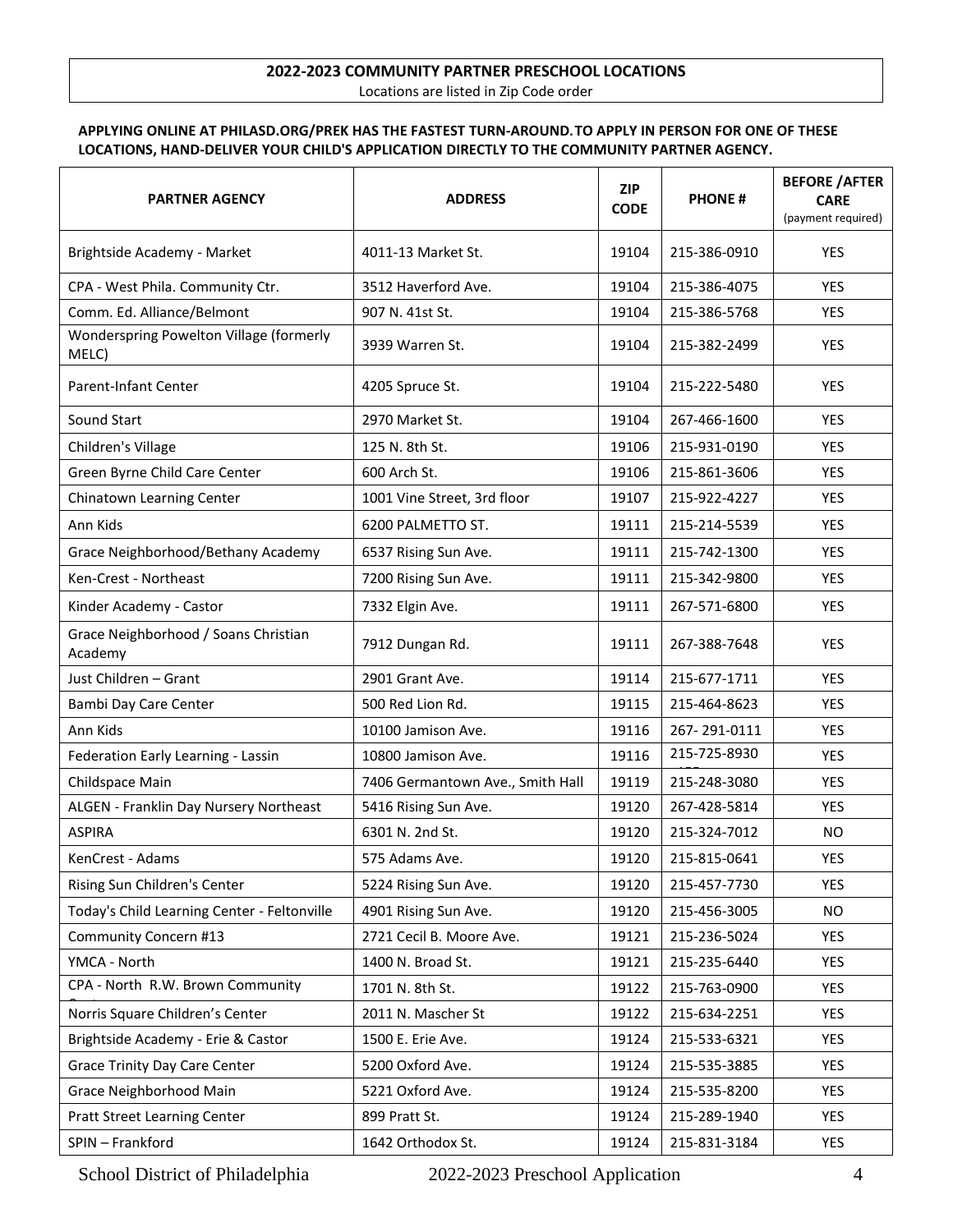| <b>PARTNER AGENCY</b>                         | <b>ADDRESS</b>               | <b>ZIP</b><br><b>CODE</b> | <b>PHONE#</b>        | <b>BEFORE / AFTER</b><br><b>CARE</b><br>(payment required) |
|-----------------------------------------------|------------------------------|---------------------------|----------------------|------------------------------------------------------------|
| <b>SPIN - Frankford Annex</b>                 | 1642 Orthodox St.            | 19124                     | 215-831-3184         | <b>YES</b>                                                 |
| <b>CORA Early Years Huntingdon Mills</b>      | 2137 E. Huntingdon St.       | 19125                     | 215-701-2601         | N <sub>O</sub>                                             |
| Brightside Academy - Kelly's Corner           | 2501 Kensington Ave.         | 19125                     | 215-739-7466         | <b>YES</b>                                                 |
| Ken-Crest - Lehigh                            | 2600 B. St.                  | 19125                     | 215-427-1570         | <b>YES</b>                                                 |
| Your Child's World - Main                     | $6801 - 17$ N. $16^{th}$ St. | 19126                     | 215-224-3915         | YES                                                        |
| YMCA - Roxborough                             | 7219 Ridge Ave.              | 19128                     | 215-482-3900         | <b>YES</b>                                                 |
| Young World Early Learning Center             | 1737 Fairmount Ave.          | 19130                     | 215-763-7656         | YES                                                        |
| Brightside Academy - 48th & Lancaster         | 4829 Lancaster Ave.          | 19131                     | 215-879-0162         | <b>YES</b>                                                 |
| Methodist Services/Educare                    | 4300 Monument Rd.            | 19131                     | 215-877-1925<br>x610 | <b>YES</b>                                                 |
| Brightside Academy - W. Allegheny             | 2300 W. Allegheny Ave.       | 19132                     | 215-226-0691         | <b>YES</b>                                                 |
| <b>Total Childcare/Prodigy Learning</b>       | 3345 W. Hunting Park Ave.    | 19132                     | 215-228-7678         | <b>YES</b>                                                 |
| APM - Main                                    | 2318 N. Marshall St.         | 19133                     | 215-839-3313         | <b>YES</b>                                                 |
| APM - Rivera                                  | 2603-11 N. 5th St.           | 19133                     | 267-773-6098         | <b>NO</b>                                                  |
| APM - Trinidad                                | 1038 W. Sedgley Ave.         | 19133                     | 215-995-2099         | NO.                                                        |
| Brightside Academy - Plaza                    | 217 W. Lehigh Ave.           | 19133                     | 215-203-0494         | YES.                                                       |
| Lighthouse                                    | 152 W. Lehigh Ave.           | 19133                     | 215-425-7800         | <b>YES</b>                                                 |
| Brightside Academy - C & Allegheny            | 341 E. Allegheny Ave.        | 19134                     | 215-291-5525         | YES                                                        |
| Brightside Academy - Harrowgate               | 3528   St.                   | 19134                     | 215-426-7300         | <b>YES</b>                                                 |
| Brightside Academy - K & A                    | 1819 E. Allegheny Ave.       | 19134                     | 215-426-7403         | <b>YES</b>                                                 |
| Ken-Crest - Kensington                        | 901 E. Ontario St.           | 19134                     | 215-739-4547         | <b>YES</b>                                                 |
| Norris Square - Willard                       | 3070 Frankford Ave.          | 19134                     | 215-291-4143         | NO.                                                        |
| <b>Creative Learning Environments</b>         | 4800 Longshore Ave.          | 19135                     | 215-332-2360         | <b>YES</b>                                                 |
| <b>Creative Learning Environments II</b>      | 4824 Princeton Ave.          | 19135                     | 267-686-5992         | <b>NO</b>                                                  |
| Grace Neighborhood/ St. Stephens              | 4201 Princeton Ave.          | 19135                     | 215-624-3262         | YES                                                        |
| Brightside Academy - N. 48th St.              | 801 N. 48th St.              | 19139                     | 215-879-7206         | <b>YES</b>                                                 |
| APM - Rising Sun                              | 4221 N. 2nd St.              | 19140                     | 267-296-7357         | <b>YES</b>                                                 |
| Brightside Academy - Courtland                | 543 W. Courtland St.         | 19140                     | 215-329-0614         | <b>YES</b>                                                 |
| Brightside Academy - 3rd & Westmoreland       | 3230 N. 3rd St.              | 19140                     | 215-634-3018         | <b>YES</b>                                                 |
| Ken-Crest - North                             | 3907 N. Broad St.            | 19140                     | 215-227-0534         | YES                                                        |
| Mercy Neighborhood Ministries of Philadelphia | 1939 W. Venango St.          | 19140                     | 215-227-4393         | YES                                                        |
| Porters Day Care                              | 1434-38 Belfield Ave.        | 19140                     | 215-329-2300         | <b>YES</b>                                                 |
| Brightside Academy - Upper North Broad        | 4920 N. Broad St.            | 19141                     | 215-457-5708         | YES                                                        |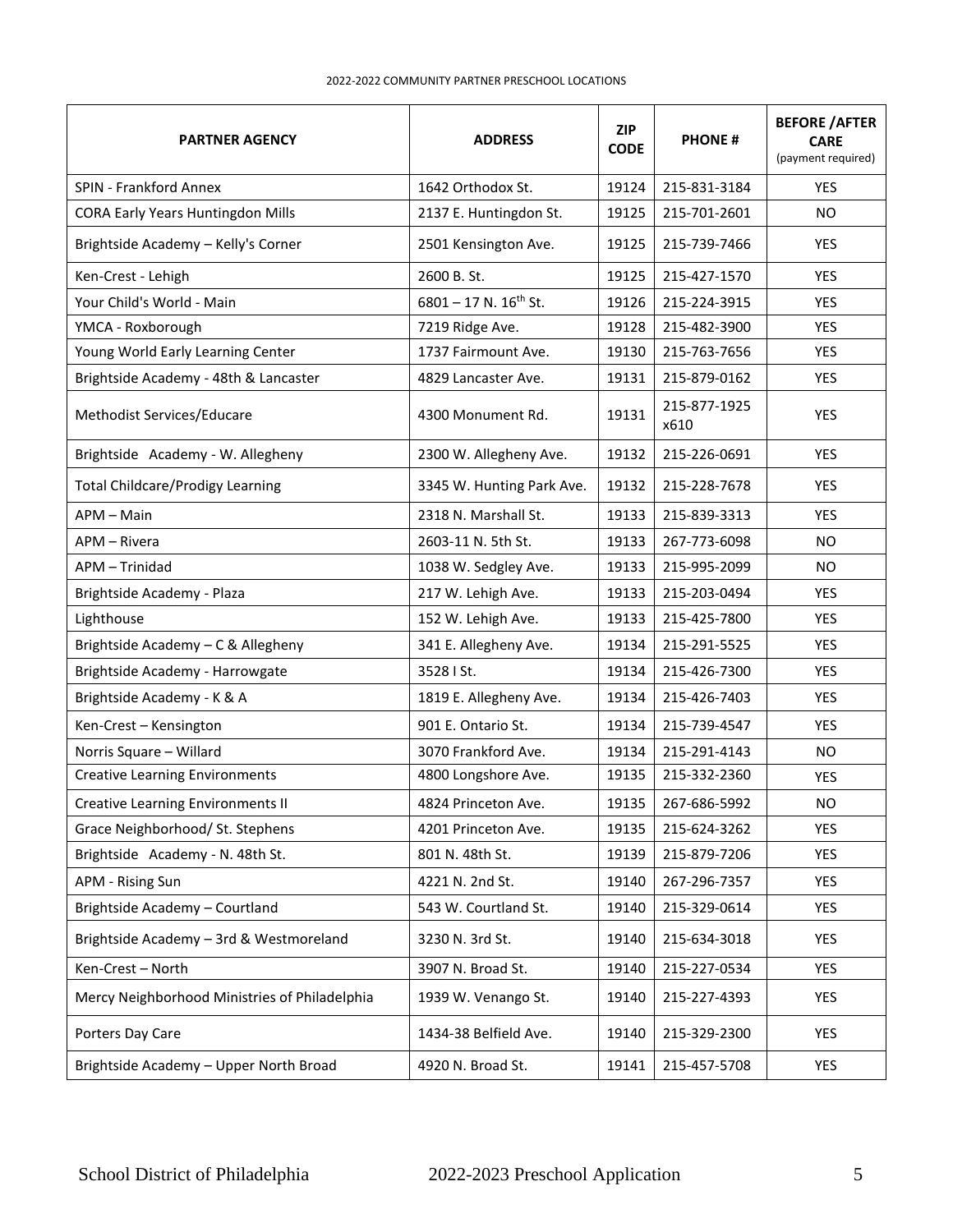#### 2022-2022 COMMUNITY PARTNER PRESCHOOL LOCATIONS

| <b>PARTNER AGENCY</b>                       | <b>ADDRESS</b>         | <b>ZIP</b><br><b>CODE</b> | <b>PHONE#</b> | <b>BEFORE / AFTER</b><br><b>CARE</b><br>(payment required) |
|---------------------------------------------|------------------------|---------------------------|---------------|------------------------------------------------------------|
| <b>Precious Angels</b>                      | 6100 Broad St.         | 19141                     | 215-224-6880  | <b>YES</b>                                                 |
| Your Child's World - Elmwood                | 2406 S. 71st St.       | 19142                     | 267-233-7031  | <b>YES</b>                                                 |
| ALGEN - Harvard Children's Academy          | 4900 Baltimore Ave.    | 19143                     | 215-729-9900  | <b>YES</b>                                                 |
| Brightside Academy-<br>56th & Woodland      | 5600 Woodland Ave.     | 19143                     | 215-727-1576  | YES                                                        |
| Ken-Crest - West                            | 5900 Elmwood Ave.      | 19143                     | 215-726-2310  | <b>YES</b>                                                 |
| Mercy Neighborhood at Face-to-Face          | 123 E. Price St.       | 19144                     | 215 227-4393  |                                                            |
| Childspace Too                              | 5517 Greene St.        | 19144                     | 215-849-1660  | <b>YES</b>                                                 |
| <b>CORA Early Years at Lasalle</b>          | 2Penn Blvd. Suite #220 | 19144                     | 267-385-3436  | <b>YES</b>                                                 |
| Settlement Music School - Germantown        | 6128 Germantown Ave.   | 19144                     | 215-320-2618  | NO.                                                        |
| Children's Playhouse - Newbold              | 1426 Passyunk Ave.     | 19145                     | 267-519-2124  | YES                                                        |
| Diversified Comm. Svcs. - Dixon             | 2201 Moore St.         | 19145                     | 215-334-2662  | <b>YES</b>                                                 |
| Early Childhood Environments                | 762 S. Broad St.       | 19146                     | 215-844-0178  | <b>YES</b>                                                 |
| Diversified Comm. Sycs. - Western           | 1613-21 South St.      | 19146                     | 215-735-1261  | <b>YES</b>                                                 |
| Settlement Music School - Queen St.         | 416 Queen St.          | 19147                     | 215-320-2670  | <b>YES</b>                                                 |
| Children's Playhouse                        | 2501 S. Marshall St.   | 19148                     | 215-372-7050  | <b>YES</b>                                                 |
| Ken-Crest - South                           | 504 Morris St.         | 19148                     | 215-271-8908  | <b>YES</b>                                                 |
| Youth Enrichment Programs / Discovery Place | 2029-33 S. 7th St.     | 19148                     | 215-755-7588  | <b>YES</b>                                                 |
| ALGEN - Franklin Day Nursery South          | 719 Jackson St.        | 19148                     | 215-389-2991  | <b>YES</b>                                                 |
| Brightside Academy - Castor                 | 6000 Castor Ave.       | 19149                     | 215-289-9103  | <b>YES</b>                                                 |
| Kinder Academy - Mayfair                    | 6300 Harbison Ave.     | 19149                     | 215-535-4424  | <b>YES</b>                                                 |
| Kinder Academy - Oxford Circle              | 900 E. Howell St.      | 19149                     | 267-571-6800  | <b>YES</b>                                                 |
| Pratt Street Learning Center in Bustleton   | 6600 Bustleton Ave.    | 19149                     | 215-383-2320  | YES                                                        |
| Your Child's World - Harbison               | 6595A Roosevelt Blyd.  | 19149                     | 215-289-2026  | <b>YES</b>                                                 |
| Little People's Village                     | 904 N. 66th St.        | 19151                     | 215-878-3011  | YES                                                        |
| Little People's Village II                  | 6522 Haverford Ave.    | 19151                     | 215-474-3011  | YES                                                        |
| Federation Early Learning - Paley           | 2199 Strahle St.       | 19152                     | 215-725-8930  | <b>YES</b>                                                 |
| A Step Ahead Day Care                       | 7802 Castor Ave.       | 19152                     | 215-722-4700  | <b>YES</b>                                                 |
| Kinder Academy - Rhawnhurst                 | 7922 Bustleton Ave.    | 19152                     | 215-728-7700  | YES                                                        |
| Kinder Academy - Parkwood                   | 3001 Byberry Rd.       | 19154                     | 215-612-1776  | YES                                                        |
| SPIN - NE                                   | 10521 Drummond Rd.     | 19154                     | 215-612-7181  | YES                                                        |
| SPIN - Parkwood                             | 12640 Dunks Ferry Rd   | 19154                     | 267-350-2178  | YES                                                        |
| YMCA - NE                                   | 11088 Knights Rd.      | 19154                     | 215-632-0100  | YES                                                        |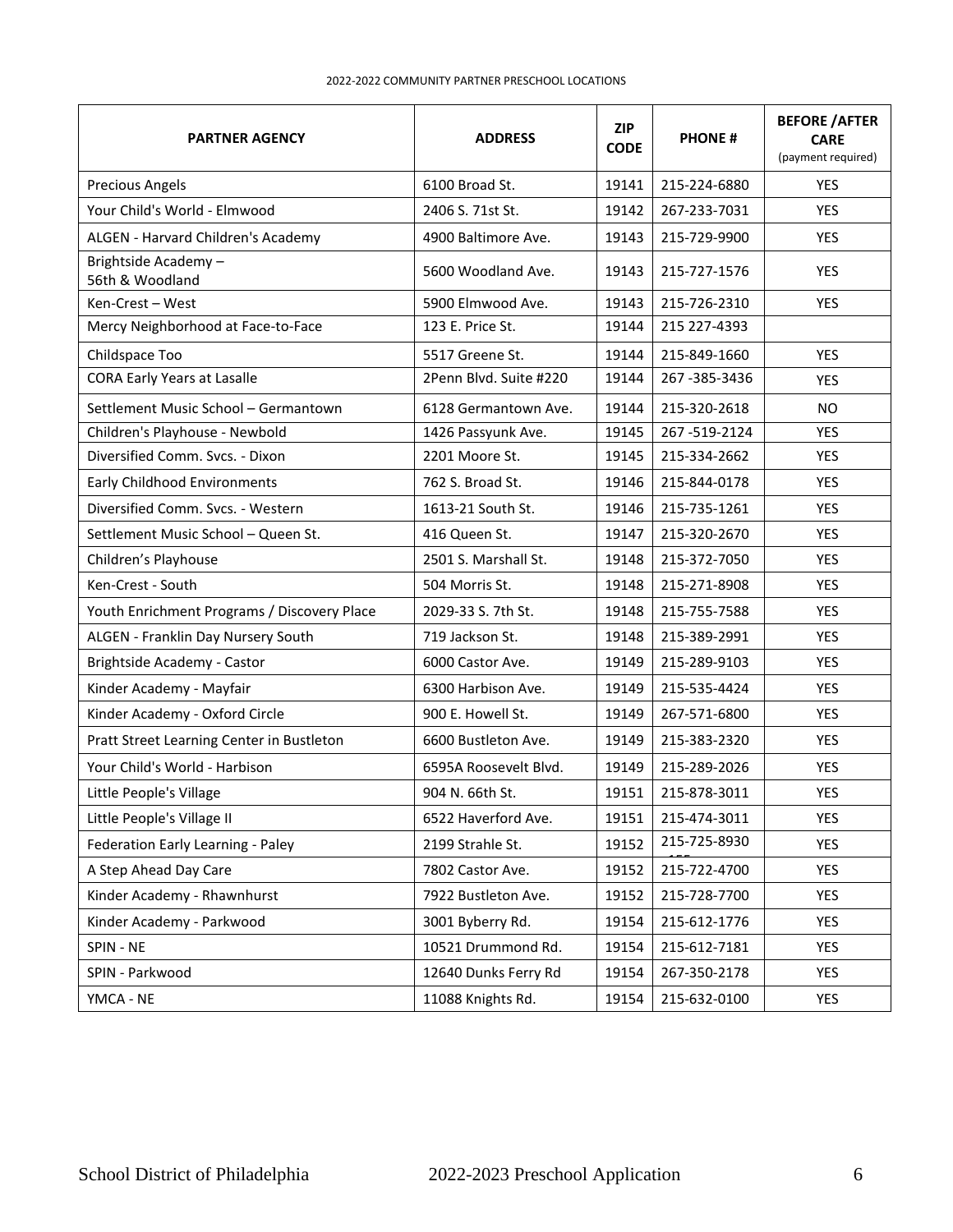|                                                                            |                |                        |                                           |           | <b>PRIMARY PARENT</b><br>The adult who is primarily responsible for the care and well-being of the child. |                                                                                    |                                |            |                                  |      |
|----------------------------------------------------------------------------|----------------|------------------------|-------------------------------------------|-----------|-----------------------------------------------------------------------------------------------------------|------------------------------------------------------------------------------------|--------------------------------|------------|----------------------------------|------|
| <b>First Name:</b>                                                         |                |                        |                                           |           | <b>Last Name:</b>                                                                                         |                                                                                    |                                |            |                                  |      |
| <b>Date of Birth:</b>                                                      |                |                        |                                           |           | Gender:                                                                                                   | O Male                                                                             | O Female                       |            |                                  |      |
| <b>Primary language:</b>                                                   |                |                        |                                           |           | Other language(s):                                                                                        |                                                                                    |                                |            |                                  |      |
| <b>Home Address:</b>                                                       |                |                        |                                           |           |                                                                                                           |                                                                                    |                                |            |                                  |      |
| Apt./Unit #:                                                               | City:          |                        |                                           |           |                                                                                                           | State:                                                                             |                                | Zip Code:  |                                  |      |
| Phone #:                                                                   |                |                        |                                           |           | <b>Email Address:</b>                                                                                     |                                                                                    |                                |            |                                  |      |
| # of People in household                                                   |                |                        |                                           |           | # of People in family                                                                                     |                                                                                    |                                |            |                                  |      |
| <b>Marital Status</b><br>Select one                                        | O Married      |                        |                                           |           | O Single                                                                                                  |                                                                                    | O Widowed                      |            | O Separated/Divorced             |      |
|                                                                            |                | O Parent/Step-Parent   |                                           |           |                                                                                                           |                                                                                    | O Grandparent                  |            |                                  |      |
| <b>Relationship to</b>                                                     |                |                        | O Foster/Kinship Parent, related to child |           |                                                                                                           | O Foster Parent, not related to child                                              |                                |            |                                  |      |
| <b>Child</b><br>Select one                                                 |                |                        | O Guardian, related to child              |           |                                                                                                           | O Guardian, not related to child                                                   |                                |            |                                  |      |
|                                                                            |                | O Other (specify):     |                                           |           |                                                                                                           | $\overline{O}$ Teen Parent – parent was under the age of 18 when<br>child was born |                                |            |                                  |      |
|                                                                            |                | O Hispanic or Latino/a |                                           |           |                                                                                                           | O American Indian<br>O Asian                                                       |                                |            |                                  |      |
| Race/Ethnicity<br>Select all that applies                                  |                |                        | O Black or African American               |           | O Multi-Racial or Bi-Racial                                                                               |                                                                                    | O Native Hawaiian              |            |                                  |      |
|                                                                            |                | O Pacific Islander     |                                           |           | O White                                                                                                   |                                                                                    |                                |            | O Other (specify):               |      |
| <b>Education</b>                                                           |                | O High School Diploma  |                                           |           | O GED                                                                                                     |                                                                                    |                                |            | $O$ ESL – English as a Second    |      |
| Select highest<br>Diploma/Degree earned                                    | 0              |                        | Some college/Vocational/Associates        |           |                                                                                                           |                                                                                    | O Bachelors/Advanced degree    |            |                                  |      |
| or highest Grade Level<br>completed                                        | $O 11th$ Grade |                        |                                           |           | O 10 <sup>th</sup> Grade                                                                                  |                                                                                    |                                |            | O 9 <sup>th</sup> Grade or lower |      |
| Employment,<br><b>School, Job Training</b>                                 |                |                        | O Employed/Self-Employed                  |           | O Unemployed/Not Employed                                                                                 |                                                                                    |                                | O Disabled |                                  |      |
| Select all that applies                                                    |                |                        |                                           |           | O Member of the U.S. military on active duty                                                              |                                                                                    | O Veteran of the U.S. military |            |                                  |      |
| Do you have health insurance? If 'Yes', name of health insurance provider: |                |                        |                                           |           |                                                                                                           |                                                                                    |                                |            | O Yes                            | O No |
| Are you pregnant?                                                          |                | O Yes                  | O No                                      |           | Are you receiving mental health treatment?                                                                |                                                                                    |                                |            | O Yes                            | O No |
| Do you receive benefits?<br>O SNAP<br>O WIC                                |                |                        |                                           | O Medical |                                                                                                           | O TANF Cash                                                                        |                                | O SSI      |                                  |      |
|                                                                            |                |                        |                                           |           | <b>SECONDARY PARENT</b><br>An adult who shares in the care of the child.                                  |                                                                                    |                                |            |                                  |      |
| <b>First Name:</b>                                                         |                |                        |                                           |           | Last Name:                                                                                                |                                                                                    |                                |            |                                  |      |
| Date of Birth:                                                             |                |                        |                                           | Gender:   |                                                                                                           | O Male                                                                             | O Female                       |            |                                  |      |

|                                                                                                                                                                                                                                     |                                              | uchuch. | $\mathbf{v}$ is $\mathbf{v}$<br>U LUIGIC |            |  |  |
|-------------------------------------------------------------------------------------------------------------------------------------------------------------------------------------------------------------------------------------|----------------------------------------------|---------|------------------------------------------|------------|--|--|
| Employment, School,                                                                                                                                                                                                                 | O Employed/Self-Employed                     |         | O Unemployed/Not Employed                | O Disabled |  |  |
| <b>Job Training</b><br>Select all that applies                                                                                                                                                                                      | O Member of the U.S. military on active duty |         | O Veteran of the U.S. military           |            |  |  |
| <b>LOCATIONS</b>                                                                                                                                                                                                                    |                                              |         |                                          |            |  |  |
| CHOOSE THE LOCATION(S) WHERE YOU WOULD LIKE: Your child may be selected for your second choice. Do not put a<br>location that you are not willing or able to take your child regularly and on time. Transportation is not provided. |                                              |         |                                          |            |  |  |

| 1 <sup>st</sup> Location Choice: | 2 <sup>nd</sup> Location Choice: |
|----------------------------------|----------------------------------|
|                                  |                                  |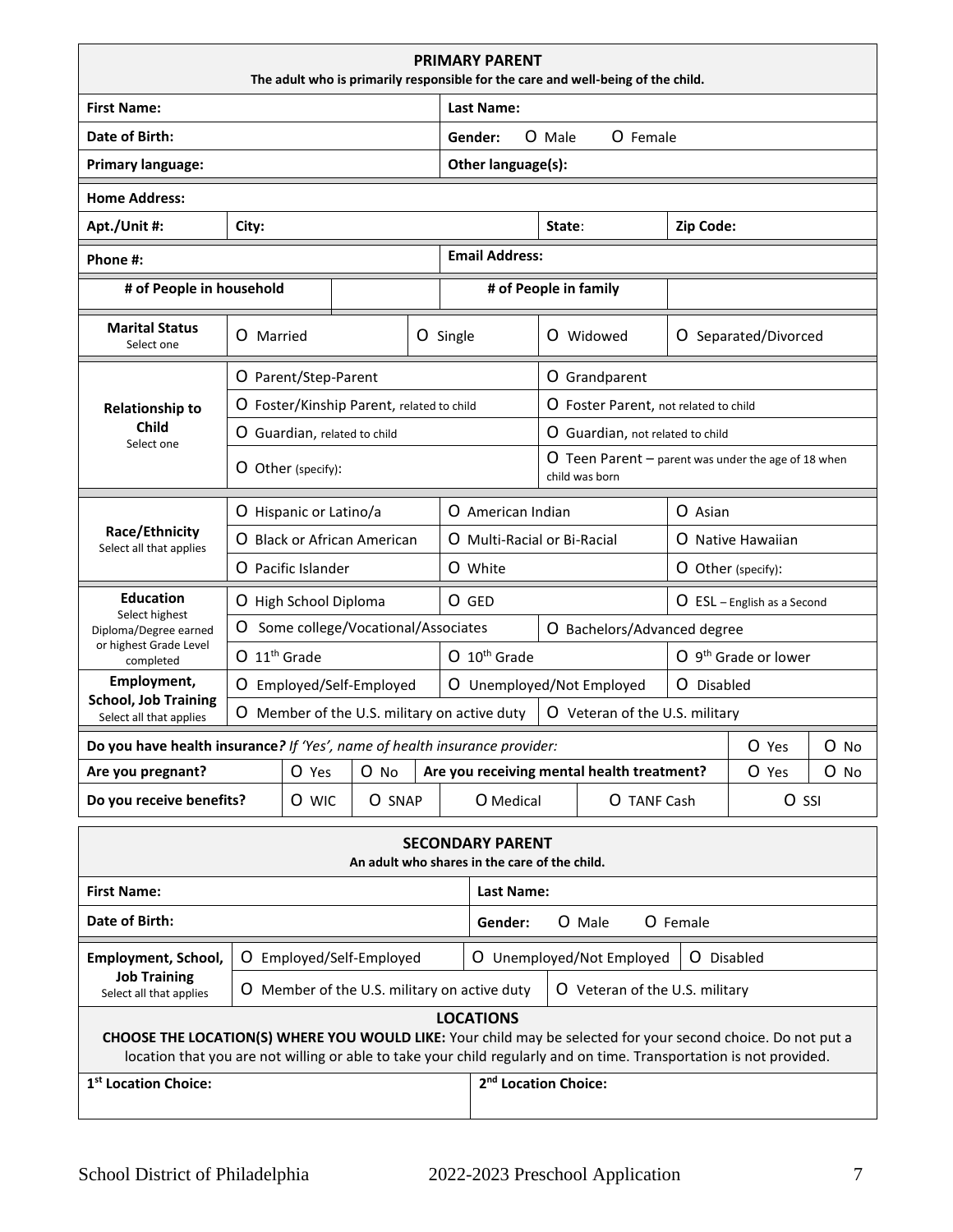| <b>PREK CHILD</b>                                                                  |                                  |                                              |         |      |                      |           |         |  |
|------------------------------------------------------------------------------------|----------------------------------|----------------------------------------------|---------|------|----------------------|-----------|---------|--|
| <b>First Name:</b>                                                                 |                                  | Last Name:                                   |         |      |                      |           |         |  |
| Date of Birth:                                                                     | O<br>O Female<br>Male<br>Gender: |                                              |         |      |                      |           |         |  |
|                                                                                    | American Indian<br>O.            |                                              | O Asian |      |                      |           |         |  |
| Race/Ethnicity<br>Black or African American<br>$\Omega$<br>Select all that applies |                                  | <b>Multi-Racial or Bi-Racial</b><br>$\Omega$ |         |      | Native Hawaiian<br>O |           |         |  |
|                                                                                    | O<br>White                       | O<br>Other (specify):                        |         |      |                      |           |         |  |
| <b>Primary language:</b>                                                           | Other language(s):               |                                              |         |      |                      |           |         |  |
| <b>Child is receiving Early Intervention services:</b>                             |                                  | O<br><b>IEP</b>                              | O EFSP  | O ER | O                    | Suspected |         |  |
| Child's mother and/or father is currently incarcerated:                            |                                  |                                              |         |      | O Yes                |           | O<br>No |  |

| <b>HOUSING</b>                       |                                                                                                                     |        |                                                                                                                                                                        |                        |        |                                   |                                                                    |        |  |
|--------------------------------------|---------------------------------------------------------------------------------------------------------------------|--------|------------------------------------------------------------------------------------------------------------------------------------------------------------------------|------------------------|--------|-----------------------------------|--------------------------------------------------------------------|--------|--|
|                                      | O Own                                                                                                               | Ő      | Living with relatives or others to due to lack of<br>alternative, adequate housing or due to the loss of<br>date?<br>housing – Since what date?                        |                        |        |                                   | $O$ Transitional housing – Since what                              |        |  |
| <b>Housing</b><br><b>Information</b> | $O$ Rent                                                                                                            | Ő      | O Train or bus station, park or in<br>Temporary housing situation due to emergency:<br>eviction, flood, fire, hurricane, etc.<br>$car$ – Since what date?              |                        |        |                                   |                                                                    |        |  |
| Select your<br>current<br>situation  | Shelter - Since<br>0<br>what date?                                                                                  |        | Hotel/Motel, camping ground or other similar<br>O<br>situation due to lack of alternative, adequate<br>housing or due to the loss of housing-Since what date?<br>etc.) |                        |        |                                   | Apartment or house lacking<br>utilities (water, heat, electricity, |        |  |
|                                      |                                                                                                                     |        | Secondary Care Giver lives with Family?                                                                                                                                |                        | O Yes  |                                   | $O$ No                                                             |        |  |
|                                      |                                                                                                                     |        | Another person over the age of 18 living in the household?                                                                                                             |                        |        | O Yes                             |                                                                    | O No   |  |
| Optional                             | New to the country?                                                                                                 |        |                                                                                                                                                                        |                        |        | O Yes                             |                                                                    | $O$ No |  |
| <b>Information</b>                   | Has an agency such as HIAS, NSC, Bethany, JEVS, New World Association,<br>O Yes<br>AFAHO, or other worked with you? |        |                                                                                                                                                                        |                        |        |                                   |                                                                    |        |  |
| <b>FAMILY INCOME</b>                 |                                                                                                                     |        |                                                                                                                                                                        |                        |        |                                   |                                                                    |        |  |
|                                      | <b>Primary Caregiver Income</b>                                                                                     |        |                                                                                                                                                                        |                        |        | <b>Secondary Caregiver Income</b> |                                                                    |        |  |
| <b>Employment Type</b>               |                                                                                                                     | Amount | <b>Frequency</b>                                                                                                                                                       | <b>Employment Type</b> | Amount | <b>Frequency</b>                  |                                                                    |        |  |
| O Employment                         |                                                                                                                     |        |                                                                                                                                                                        | Employment<br>O        |        |                                   |                                                                    |        |  |

O Unemployment O Unemployment O I understand that this information will be used to create my Parent Portal COPA account, and I will receive an email with my O *sign-in information at the email given on this form. I understand that my application is not complete until I sign in and upload my all supporting documentation.* 

O SSI/ TANF CASH O SSI/ TANF CASH

*Completing a Parent Portal COPA Account and submitting and finalizing an application does NOT guarantee that my child will be accepted to a preschool program.*

Parent Signature:\_\_\_\_\_\_\_\_\_\_\_\_\_\_\_\_\_\_\_\_\_\_\_\_\_\_\_\_\_\_\_\_ Date:\_\_\_\_\_\_\_\_\_\_\_\_\_\_\_\_\_\_\_\_\_\_\_

Staff Signature: \_\_\_\_\_\_\_\_\_\_\_\_\_\_\_\_\_\_\_\_\_\_\_\_\_\_\_\_\_\_\_\_\_ Date:\_\_\_\_\_\_\_\_\_\_\_\_\_\_\_\_\_\_\_\_\_\_\_

School District of Philadelphia 2022-2023 Preschool Application 8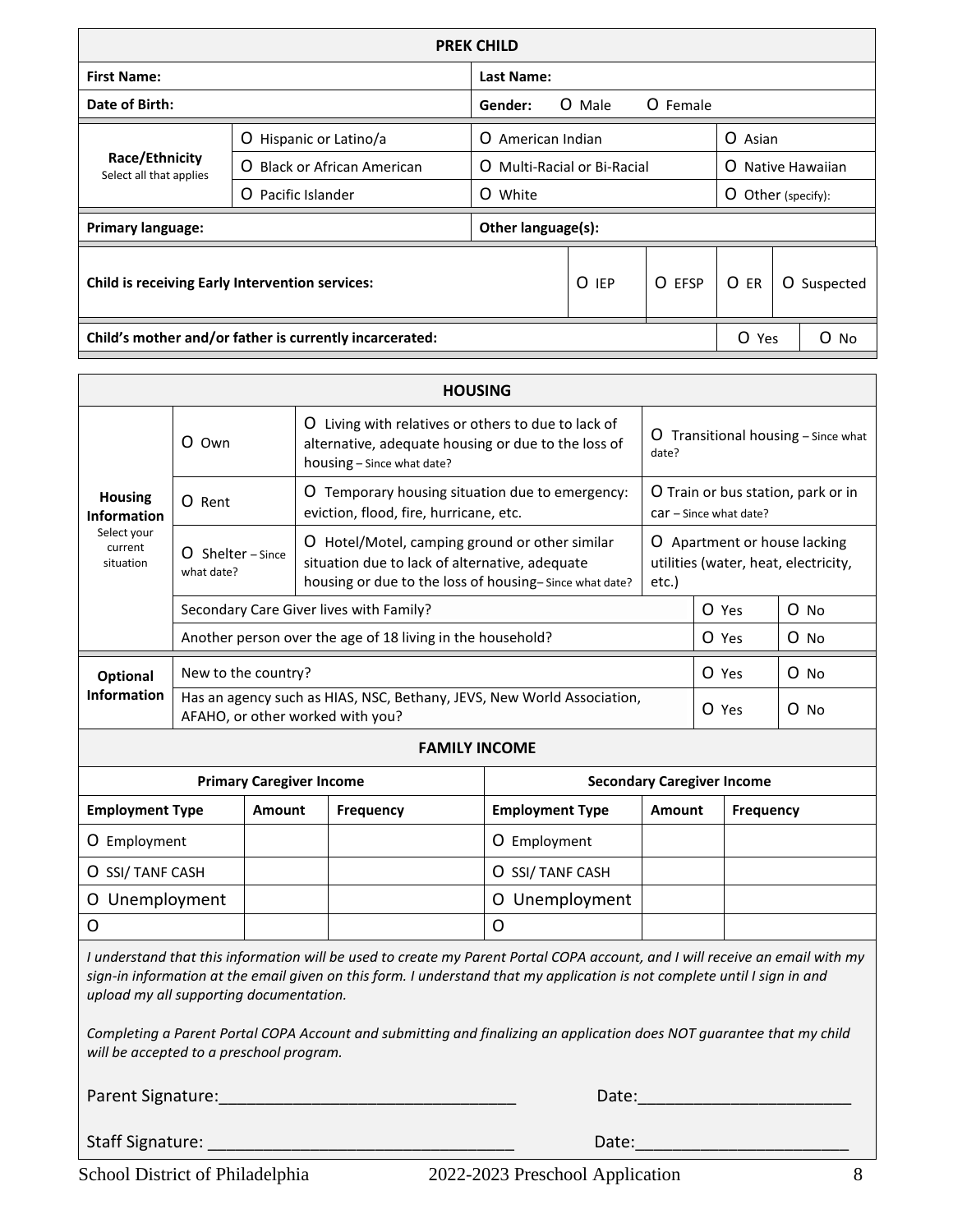#### **#2: CHILD HEALTH YEARLY WELL-CHILD VISIT FORM**

|                                                                                                         |                                         |                                  | #2: CHILD HEALTH YEARLY WELL-CHILD VISIT FORM                                                                            |             |                                       |             |                                                                                                                                                                                                                                                                                                            |
|---------------------------------------------------------------------------------------------------------|-----------------------------------------|----------------------------------|--------------------------------------------------------------------------------------------------------------------------|-------------|---------------------------------------|-------------|------------------------------------------------------------------------------------------------------------------------------------------------------------------------------------------------------------------------------------------------------------------------------------------------------------|
| Child's Name (Last):                                                                                    |                                         |                                  | Child's Name (First):                                                                                                    |             |                                       |             | Child's Date of Birth:                                                                                                                                                                                                                                                                                     |
| Parent/Guardian Name:                                                                                   |                                         |                                  | Address:                                                                                                                 |             |                                       |             | Contact Phone #:                                                                                                                                                                                                                                                                                           |
|                                                                                                         |                                         |                                  | Faxback 847/758-0391 (document #9535 and #9807). Print copies provided by DPW have the schedule on the back of the form. |             |                                       |             | PA child care providers must document that enrolled children have received age-appropriate health services and immunizations that meet the current<br>schedule of the American Academy of Pediatrics, 141 Northwest Point Blvd., Elk Grove Village, IL, 60007. The schedule is available at www.aap.org or |
| Health history and medical information pertinent to routine care and<br>emergencies (describe, if any): |                                         |                                  |                                                                                                                          |             |                                       |             | DATE OF MOST RECENT WELL VIST:                                                                                                                                                                                                                                                                             |
| $\Box$ NONE                                                                                             |                                         |                                  |                                                                                                                          |             |                                       |             |                                                                                                                                                                                                                                                                                                            |
| Allergies to food or medicine (describe, if any):<br>$\Box$ NONE                                        |                                         |                                  |                                                                                                                          |             |                                       |             | Do not omit any information. This form may be updated by<br>health professional (initial and date new data).                                                                                                                                                                                               |
| CONTAGIOUS OR COMMUNICABLE DISEASES?<br>$\Box$ YES<br>$\Box$                                            | NO - IF NO, PLEASE EXPLAIN YOUR ANSWER: |                                  | IN YOUR ASSESSMENT, IS THE CHILD ABLE TO PARTICIPATE IN CHILD CARE AND DOES THE CHILD APPEAR TO BE FREE FROM             |             |                                       |             |                                                                                                                                                                                                                                                                                                            |
|                                                                                                         | LENGTH/HEIGHT                           |                                  | <b>WEIGHT</b>                                                                                                            |             |                                       |             | <b>BLOOD PRESSURE</b>                                                                                                                                                                                                                                                                                      |
|                                                                                                         | IN/CM %ILE                              |                                  | LB/KG %ILE                                                                                                               |             |                                       |             | (BEGINNING AT AGE 3)                                                                                                                                                                                                                                                                                       |
| <b>WELL-CHILD VISIT FORM</b>                                                                            |                                         | $\overline{\mathbf{M}}$ = NORMAL |                                                                                                                          |             | <b>IF ABNORMAL - COMMENTS</b>         |             |                                                                                                                                                                                                                                                                                                            |
| <b>EXAMINATION</b>                                                                                      |                                         |                                  |                                                                                                                          |             |                                       |             |                                                                                                                                                                                                                                                                                                            |
| HEAD/EYES/EARS/NOSE/THROAT                                                                              |                                         |                                  |                                                                                                                          |             |                                       |             |                                                                                                                                                                                                                                                                                                            |
| <b>TEETH</b>                                                                                            |                                         |                                  |                                                                                                                          |             |                                       |             |                                                                                                                                                                                                                                                                                                            |
| CARDIORESPIRATORY                                                                                       |                                         |                                  |                                                                                                                          |             |                                       |             |                                                                                                                                                                                                                                                                                                            |
| ABDOMEN/GI                                                                                              |                                         |                                  |                                                                                                                          |             |                                       |             |                                                                                                                                                                                                                                                                                                            |
| <b>GENITALIA/BREASTS</b>                                                                                |                                         |                                  |                                                                                                                          |             |                                       |             |                                                                                                                                                                                                                                                                                                            |
| EXTREMETIES/JOINTS/BACK/CHEST                                                                           |                                         |                                  |                                                                                                                          |             |                                       |             |                                                                                                                                                                                                                                                                                                            |
| SKIN/LYMPH NODES                                                                                        |                                         |                                  |                                                                                                                          |             |                                       |             |                                                                                                                                                                                                                                                                                                            |
| NEUROLOGIC & DEVELOPMENTAL                                                                              |                                         |                                  |                                                                                                                          |             |                                       |             |                                                                                                                                                                                                                                                                                                            |
| <b>IMMUNIZATIONS</b>                                                                                    | <b>DATE</b>                             | <b>DATE</b>                      | <b>DATE</b>                                                                                                              | <b>DATE</b> |                                       | <b>DATE</b> | <b>COMMENTS</b>                                                                                                                                                                                                                                                                                            |
| DTap/DTP/Td                                                                                             |                                         |                                  |                                                                                                                          |             |                                       |             |                                                                                                                                                                                                                                                                                                            |
| POLIO                                                                                                   |                                         |                                  |                                                                                                                          |             |                                       |             |                                                                                                                                                                                                                                                                                                            |
| <b>HIB</b>                                                                                              |                                         |                                  |                                                                                                                          |             |                                       |             |                                                                                                                                                                                                                                                                                                            |
| <b>HEP B</b>                                                                                            |                                         |                                  |                                                                                                                          |             |                                       |             |                                                                                                                                                                                                                                                                                                            |
| <b>MMR</b>                                                                                              |                                         |                                  |                                                                                                                          |             |                                       |             |                                                                                                                                                                                                                                                                                                            |
| VARICELLA                                                                                               |                                         |                                  |                                                                                                                          |             |                                       |             |                                                                                                                                                                                                                                                                                                            |
| MENINGOCOCCAL                                                                                           |                                         |                                  |                                                                                                                          |             |                                       |             |                                                                                                                                                                                                                                                                                                            |
| PNEUMOCOCCAL                                                                                            |                                         |                                  |                                                                                                                          |             |                                       |             |                                                                                                                                                                                                                                                                                                            |
| <b>INFLUENZA</b>                                                                                        |                                         |                                  |                                                                                                                          |             |                                       |             |                                                                                                                                                                                                                                                                                                            |
| <b>HEP A</b><br><b>ROTAVIRUS</b>                                                                        |                                         |                                  |                                                                                                                          |             |                                       |             |                                                                                                                                                                                                                                                                                                            |
| OTHER/TB                                                                                                |                                         |                                  |                                                                                                                          |             |                                       |             |                                                                                                                                                                                                                                                                                                            |
|                                                                                                         |                                         |                                  |                                                                                                                          |             |                                       |             |                                                                                                                                                                                                                                                                                                            |
| <b>SCREENING TESTS</b><br><b>LEAD</b>                                                                   |                                         | DATE OF TEST                     |                                                                                                                          |             |                                       |             | NOTE HERE IF RESULTS ARE PENDING OR ABNORMAL                                                                                                                                                                                                                                                               |
| ANEMIA (HGB/HCT)                                                                                        |                                         |                                  |                                                                                                                          |             |                                       |             |                                                                                                                                                                                                                                                                                                            |
| URINALYSIS (UA) at age 5                                                                                |                                         |                                  |                                                                                                                          |             |                                       |             |                                                                                                                                                                                                                                                                                                            |
| HEARING (subjective until age 4)                                                                        |                                         |                                  |                                                                                                                          |             |                                       |             |                                                                                                                                                                                                                                                                                                            |
| VISION (subjective until age 3)                                                                         |                                         |                                  |                                                                                                                          |             |                                       |             |                                                                                                                                                                                                                                                                                                            |
| PROFESSIONAL DENTAL EXAM                                                                                |                                         |                                  |                                                                                                                          |             |                                       |             |                                                                                                                                                                                                                                                                                                            |
|                                                                                                         |                                         |                                  |                                                                                                                          |             |                                       |             | HEALTH PROBLEMS OR SPECIAL NEEDS, RECOMMENDED TREATMENT/MEDICATIONS/SPECIAL CARE (attach additional sheets if                                                                                                                                                                                              |
| necessary)                                                                                              |                                         |                                  |                                                                                                                          |             |                                       |             |                                                                                                                                                                                                                                                                                                            |
| $\square$ NONE                                                                                          |                                         |                                  |                                                                                                                          |             | <b>NEXT APPOINTMENT - MONTH/YEAR:</b> |             |                                                                                                                                                                                                                                                                                                            |
| <b>MEDICAL CARE PROVIDER:</b>                                                                           |                                         |                                  |                                                                                                                          |             | SIGNATURE OF PHYSICIAN OR CRNP:       |             |                                                                                                                                                                                                                                                                                                            |
| ADDRESS:                                                                                                |                                         |                                  |                                                                                                                          |             |                                       |             |                                                                                                                                                                                                                                                                                                            |
|                                                                                                         |                                         |                                  |                                                                                                                          |             |                                       |             |                                                                                                                                                                                                                                                                                                            |
| ZIP CODE:<br>PHONE:<br>LICENSE NUMBER:<br>DATE FORM SIGNED:                                             |                                         |                                  |                                                                                                                          |             |                                       |             |                                                                                                                                                                                                                                                                                                            |
| School District of Philadelphia                                                                         |                                         |                                  | 2022-2023 Preschool Application                                                                                          |             |                                       |             | 9                                                                                                                                                                                                                                                                                                          |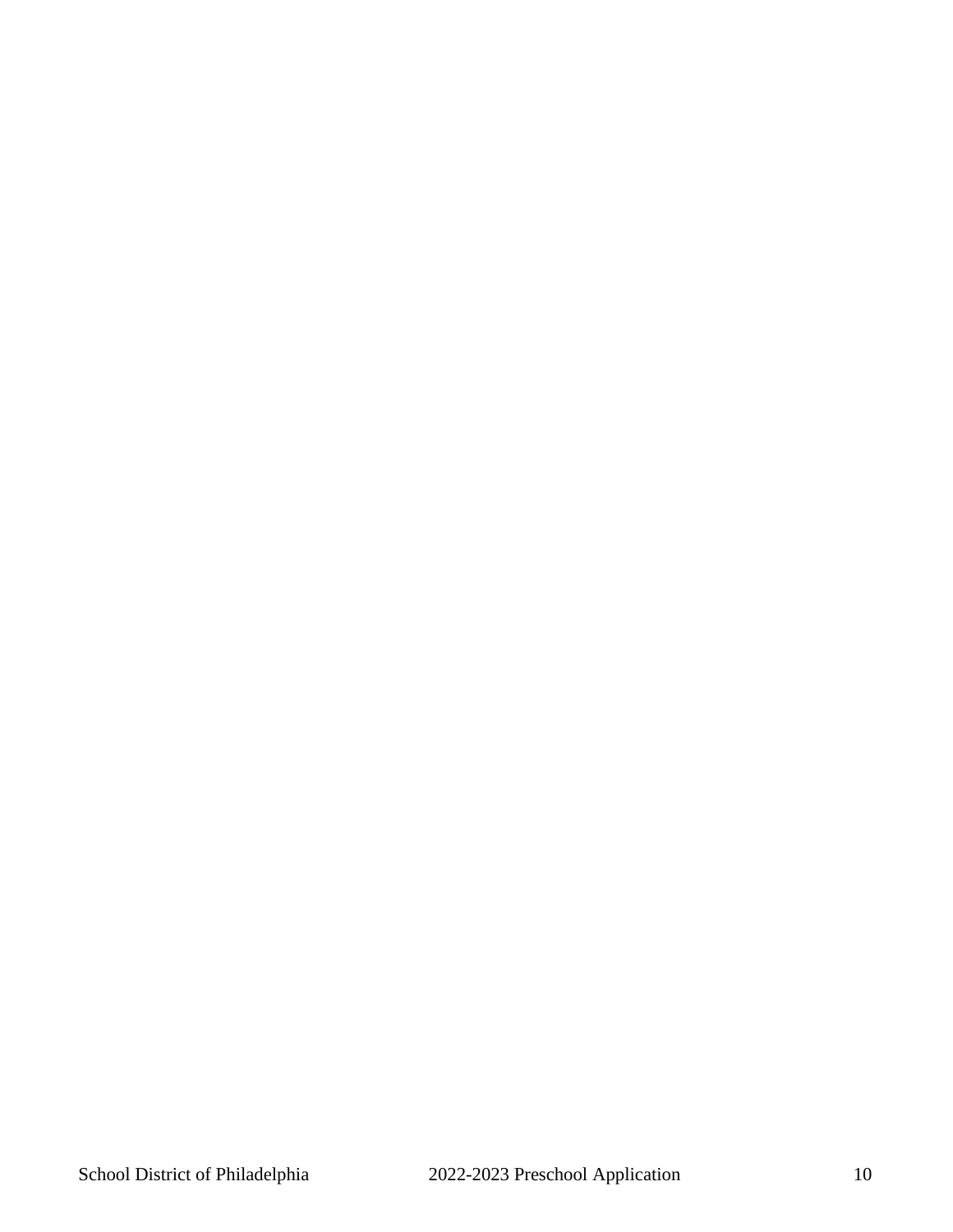#### **#3: CHILD DENTAL HEALTH/DENTAL EXAM FORM**

| SECTION 1: Completed by parent/guardian                                                                                  |                     |
|--------------------------------------------------------------------------------------------------------------------------|---------------------|
| 1. Has your child been to the dentist? $\Box$ No $\Box$ Yes - if 'Yes', date of child's last dental visit ______________ |                     |
| 2. Does your child have (or had) cavities or caries? $\Box$ No $\Box$ Yes – If 'Yes', how many?                          |                     |
| 3. Does your child have any problems with his/her teeth, gums, or mouth? $\square$ No                                    | $\Box$ Yes          |
|                                                                                                                          |                     |
| 4. How many times a day does your child brush his/her teeth?                                                             |                     |
|                                                                                                                          |                     |
| <b>SECTION 2: Completed by child's Dentist</b>                                                                           |                     |
| 1. Date of child's most recent:                                                                                          |                     |
| Dental Examination _______________Teeth Cleaning ________________________________                                        |                     |
| 2. Has child ever needed dental treatment? $\square$ No<br>$\Box$ Yes                                                    |                     |
|                                                                                                                          |                     |
| Has dental treatment been completed? $\Box$ No $\Box$ Yes - if 'Yes', date of completion _____________                   |                     |
| 3. Date of child's next dental visit _____________                                                                       |                     |
|                                                                                                                          |                     |
|                                                                                                                          | Dental Office Stamp |
| My signature certifies the accuracy of this information.                                                                 |                     |
|                                                                                                                          |                     |
|                                                                                                                          |                     |
|                                                                                                                          |                     |
|                                                                                                                          |                     |